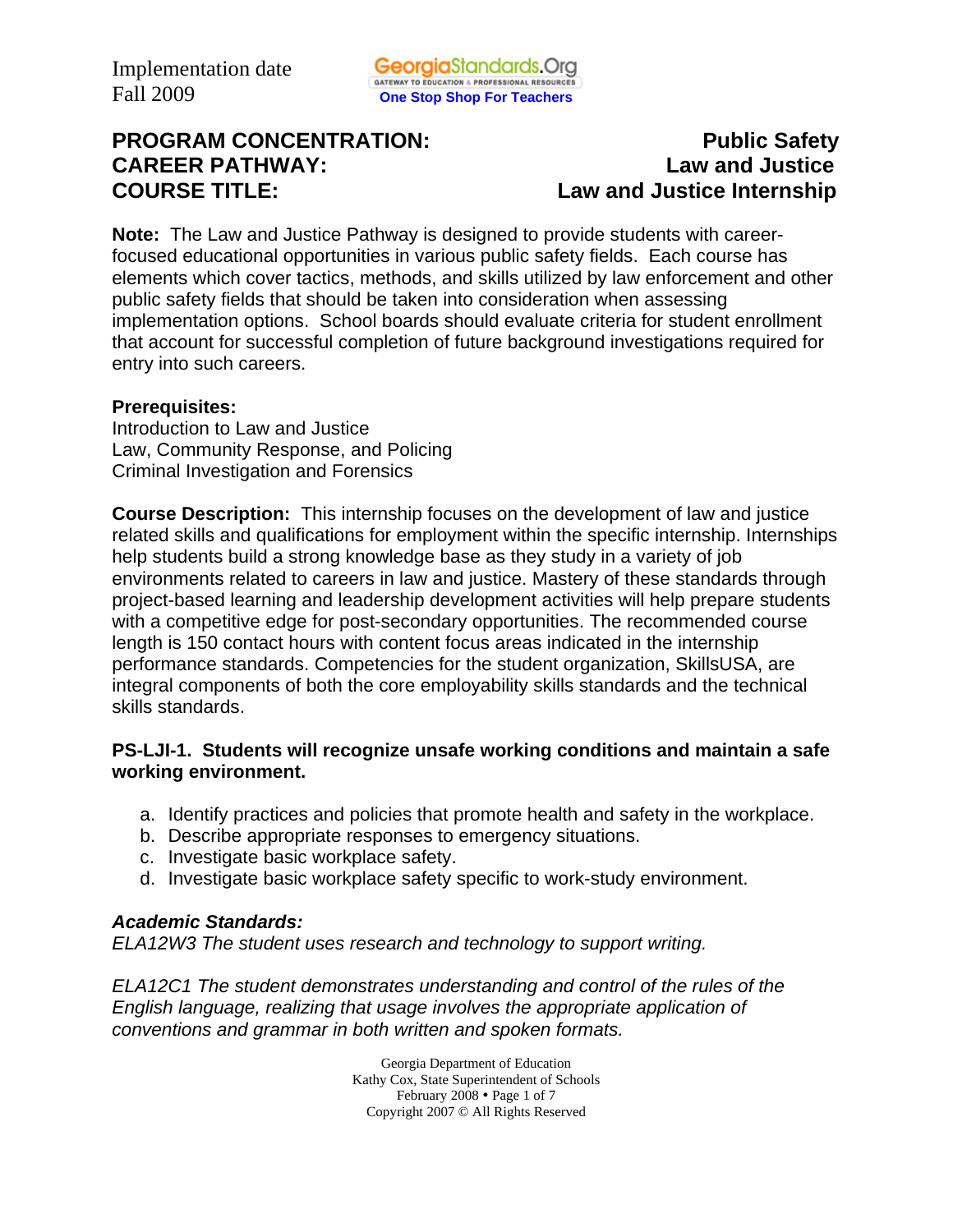*SC5 Students will understand that the rate at which a chemical reaction occurs can be affected by changing concentration, temperature, or pressure and the addition of a catalyst.* 

## **PS-LJI-2. Students will demonstrate integration of work-based and school-based learning.**

- a. Investigate career interests utilizing career assessment tools.
- b. Evaluate personal career preferences.
- c. Investigate personal career choices.
- d. Create a career plan to include post-secondary options.

## *Academic Standards:*

*ELA10RC2 The student participates in discussions related to curricular learning in all subject areas.* 

*ELA10RC3 The student acquires new vocabulary in each content area and uses it correctly.* 

*ELA10RC4 The student establishes a context for information acquired by reading across subject areas.* 

*ELA10W3 The student uses research and technology to support writing.* 

## **PS-LJI-3. Students will demonstrate integration of academic and vocational learning.**

- a. Demonstrate knowledge of terms related to the specific area of employment.
- b. Demonstrate an in-depth knowledge of the formal functioning activities of the agency.
- c. Describe informal organizational interrelationships.
- d. Create a career portfolio.

# *Academic Standards:*

*ELA12C1 The student demonstrates understanding and control of the rules of the English language, realizing that usage involves the appropriate application of conventions and grammar in both written and spoken formats.* 

*ELA12LSV1 The student participates in student-to-teacher, student-to-student, and group verbal interactions.* 

# **PS-LJI-4. Students will demonstrate occupational skill attainment.**

Georgia Department of Education Kathy Cox, State Superintendent of Schools February 2008 • Page 2 of 7 Copyright 2007 © All Rights Reserved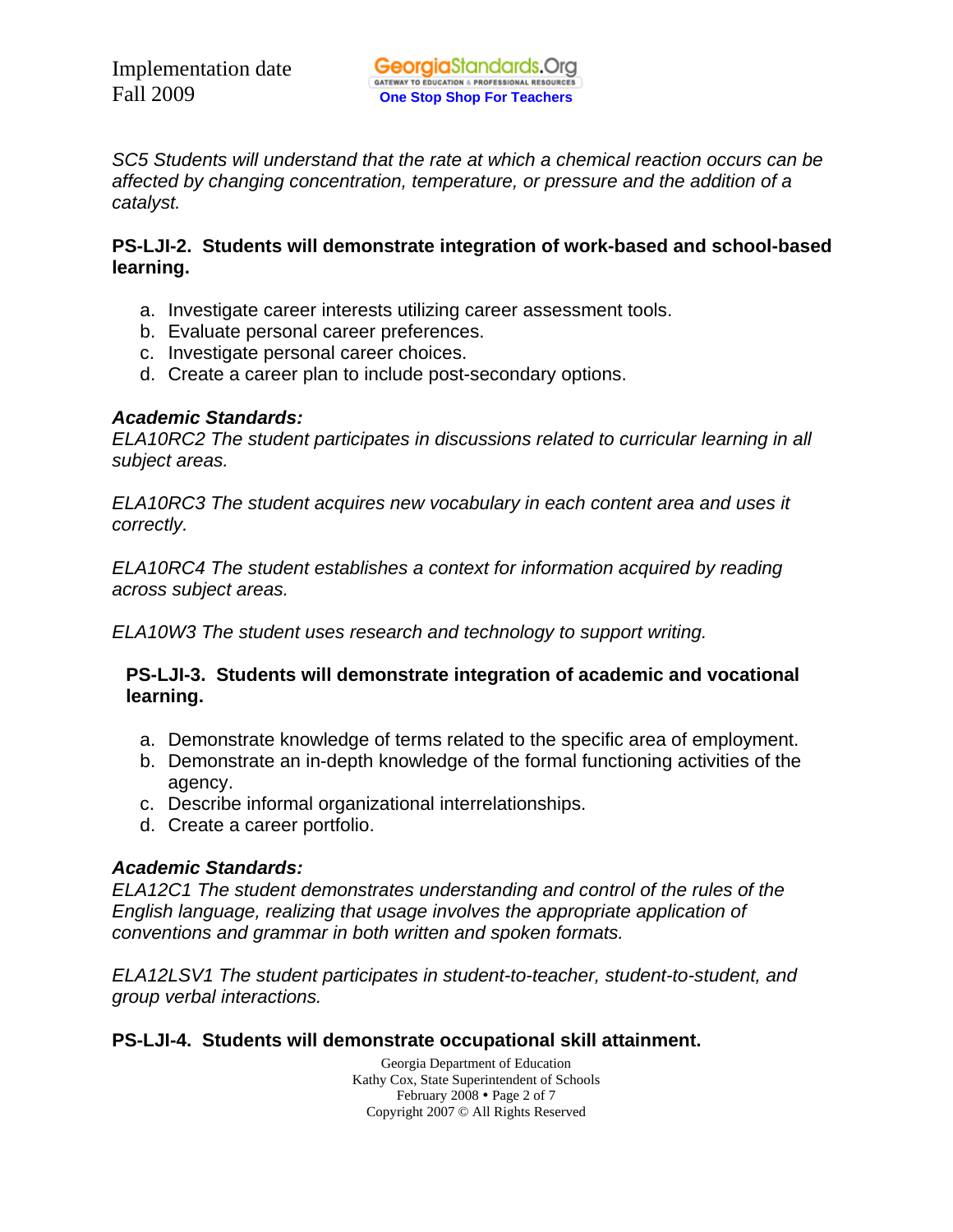- a. Create a set number of goal(s) and provide supporting documentation to support proof of goal attainment.
- b. Create a reflection portfolio describing growth and ability.
- c. Revise and update career plan and resume.

## *Academic Standards:*

*ELA10RC4 The student establishes a context for information acquired by reading across subject areas.* 

*ELA10W3 The student uses research and technology to support writing.* 

*ELA12W1 The student produces writing that establishes an appropriate organizational structure, sets a context and engages the reader, maintains a coherent focus throughout, and signals a satisfying closure.* 

#### **PS-LJI-5. Students will determine appropriate behaviors in the law and justice work environment that ensure success.**

- a. Discuss appropriate responses to praise, criticism, and anger.
- b. Discuss the benefits of complying with rules and regulations in the workplace
- c. Analyze personal compliance with required workplace standards.
- d. Analyze situations regarding effective employee attributes.
- e. Demonstrate appropriate interpersonal skills in the workplace.
- f. Demonstrate the professional expectations of workplace environment.

#### *Academic Standard:*

*ELA12LSV1 The student participates in student-to-teacher, student-to-student, and group verbal interactions.* 

## **PS-LJI-6. Students will develop a program that applies acquired law and justice knowledge and abilities to resolve a community need.**

- a. Identify specific concerns or needs about a component of the internship site.
- b. Collaborate with the supervising agency representative and construct possible solutions.
- c. Formalize a plan that combines all data, methods of action, and expected outcomes.
- d. Devise methods of measuring successful outcomes.

# *Academic Standard:*

Georgia Department of Education Kathy Cox, State Superintendent of Schools February 2008 • Page 3 of 7 Copyright 2007 © All Rights Reserved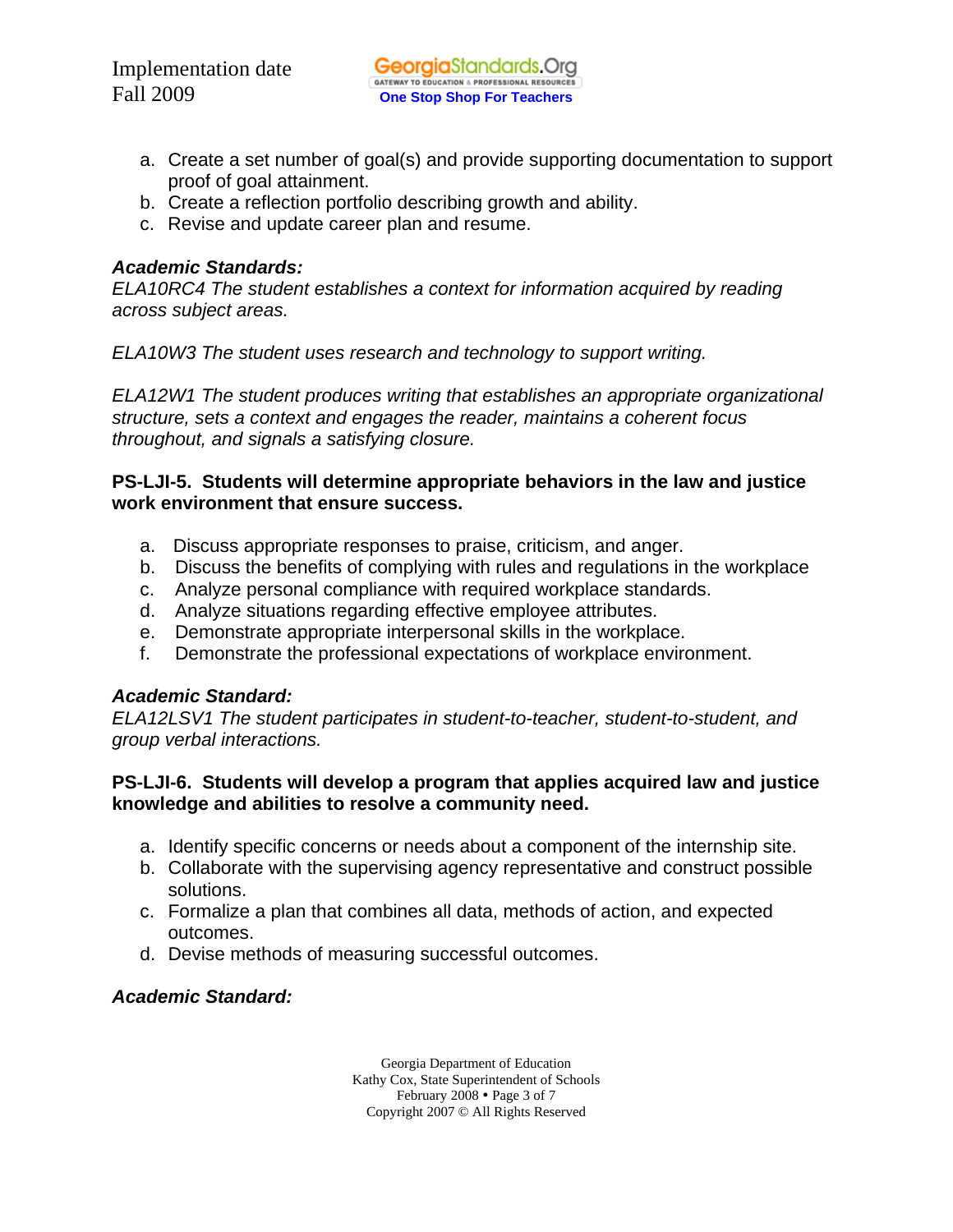*ELA12C1 The student demonstrates understanding and control of the rules of the English language, realizing that usage involves the appropriate application of conventions and grammar in both written and spoken formats.* 

#### **PS-LJI-7. Students will perform all necessary duties of the selected internship in law and justice.**

- a. Explain policies and procedures governing the long-term objectives and day-today operations of the placement site.
- b. Assist agency personnel in completing appropriate and assigned duties.
- c. Verify successful integration of skills and knowledge through positive observations by instructor.
- d. Meet employer expectations with successful evaluations throughout the length of internship.

# *Academic Standard:*

*ELA10RC2 The student participates in discussions related to curricular learning in all subject areas.* 

# **Reading Across the Curriculum**

## **Reading Standard Comment**

After the elementary years, students engage in reading for learning. This process sweeps across all disciplinary domains, extending even to the area of personal learning. Students encounter a variety of informational as well as fictional texts, and they experience text in all genres and modes of discourse. In the study of various disciplines of learning (language arts, mathematics, science, social studies), students must learn through reading the communities of discourse of each of those disciplines. Each subject has its own specific vocabulary, and for students to excel in all subjects, they must learn the specific vocabulary of those subject areas in *context*.

Beginning with the middle grades years, students begin to self-select reading materials based on personal interests established through classroom learning. Students become curious about science, mathematics, history, and literature as they form contexts for those subjects related to their personal and classroom experiences. As students explore academic areas through reading, they develop favorite subjects and become confident in their verbal discourse about those subjects.

Reading across curriculum content develops both academic and personal interests in students. As students read, they develop both content and contextual vocabulary. They also build good habits for reading, researching, and learning. The Reading Across

> Georgia Department of Education Kathy Cox, State Superintendent of Schools February 2008 • Page 4 of 7 Copyright 2007 © All Rights Reserved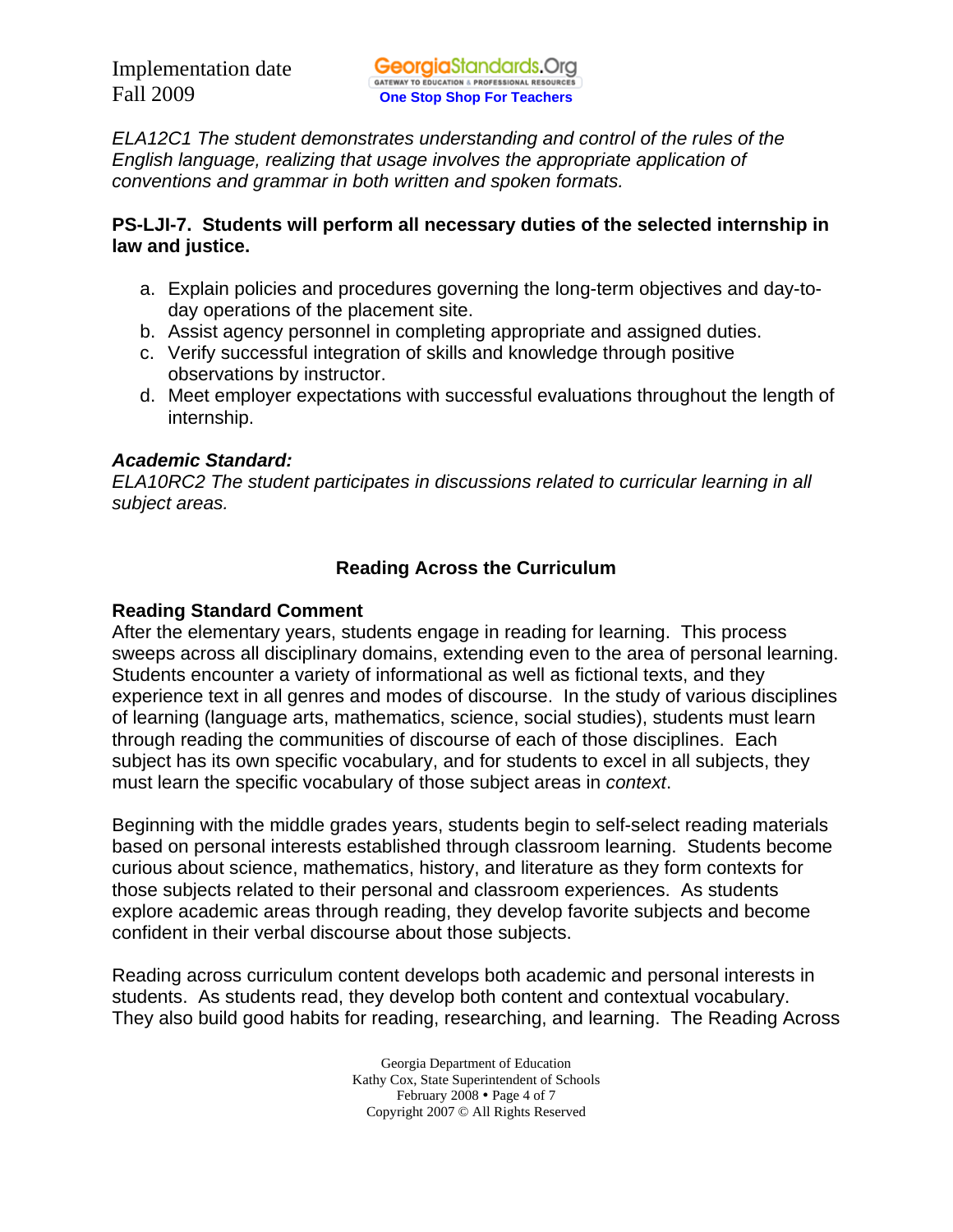the Curriculum standard focuses on the academic and personal skills students acquire as they read in all areas of learning.

#### *CTAE-RC-1 Students will enhance reading in all curriculum areas by:*  **Reading in All Curriculum Areas**

-Read a minimum of 25 grade-level appropriate books per year from a variety of subject disciplines and participate in discussions related to curricular learning in all areas.

-Read both informational and fictional texts in a variety of genres and modes of discourse.

-Read technical texts related to various subject areas.

# **Discussing Books**

-Discuss messages and themes from books in all subject areas.

-Respond to a variety of texts in multiple modes of discourse.

-Relate messages and themes from one subject area to messages and themes in another area.

-Evaluate the merit of texts in every subject discipline.

-Examine author's purpose in writing.

-Recognize the features of disciplinary texts.

## **Building Vocabulary Knowledge**

-Demonstrate an understanding of contextual vocabulary in various subjects.

-Use content vocabulary in writing and speaking.

-Explore understanding of new words found in subject area texts.

# **Establishing Context**

-Explore life experiences related to subject area content.

-Discuss in both writing and speaking how certain words are subject area related. -Determine strategies for finding content and contextual meaning for unknown words.

# **CTAE Foundation Skills**

The Foundation Skills for Career, Technical and Agricultural Education (CTAE) are critical competencies that students pursuing any career pathway should exhibit to be successful. As core standards for all career pathways in all program concentrations, these skills link career, technical and agricultural education to the state's academic performance standards.

The CTAE Foundation Skills are aligned to the foundation of the U. S. Department of Education's 16 Career Clusters. Endorsed by the National Career Technical Education Foundation (NCTEF) and the National Association of State Directors of Career Technical Education Consortium (NASDCTEc), the foundation skills were developed from an analysis of all pathways in the sixteen occupational areas. These standards were identified and validated by a national advisory group of employers, secondary and postsecondary educators, labor associations, and other stakeholders. The Knowledge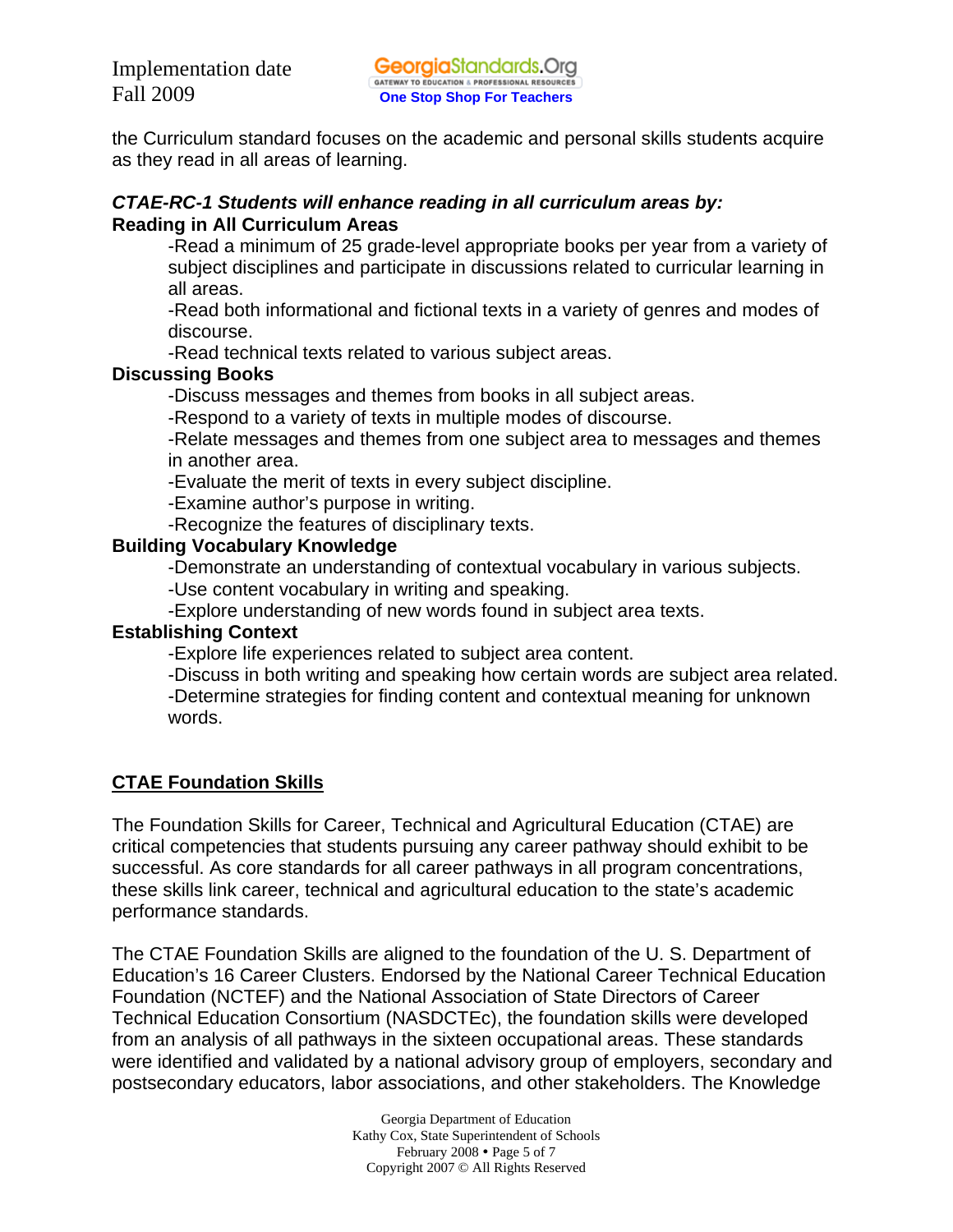and Skills provide learners a broad foundation for managing lifelong learning and career transitions in a rapidly changing economy.

**CTAE-FS-1 Technical Skills:** Learners achieve technical content skills necessary to pursue the full range of careers for all pathways in the program concentration.

- **CTAE-FS-2 Academic Foundations:** Learners achieve state academic standards at or above grade level.
- **CTAE-FS-3 Communications:** Learners use various communication skills in expressing and interpreting information.
- **CTAE-FS-4 Problem Solving and Critical Thinking:** Learners define and solve problems, and use problem-solving and improvement methods and tools.
- **CTAE-FS-5 Information Technology Applications:** Learners use multiple information technology devices to access, organize, process, transmit, and communicate information.
- **CTAE-FS-6 Systems:** Learners understand a variety of organizational structures and functions.
- **CTAE-FS-7 Safety, Health and Environment:** Learners employ safety, health and environmental management systems in corporations and comprehend their importance to organizational performance and regulatory compliance.
- **CTAE-FS-8 Leadership and Teamwork:** Learners apply leadership and teamwork skills in collaborating with others to accomplish organizational goals and objectives.
- **CTAE-FS-9 Ethics and Legal Responsibilities:** Learners commit to work ethics, behavior, and legal responsibilities in the workplace.
- **CTAE-FS-10 Career Development:** Learners plan and manage academic-career plans and employment relations.

**CTAE-FS-11 Entrepreneurship:** Learners demonstrate understanding of concepts, processes, and behaviors associated with successful entrepreneurial performance.

> Georgia Department of Education Kathy Cox, State Superintendent of Schools February 2008 • Page 6 of 7 Copyright 2007 © All Rights Reserved